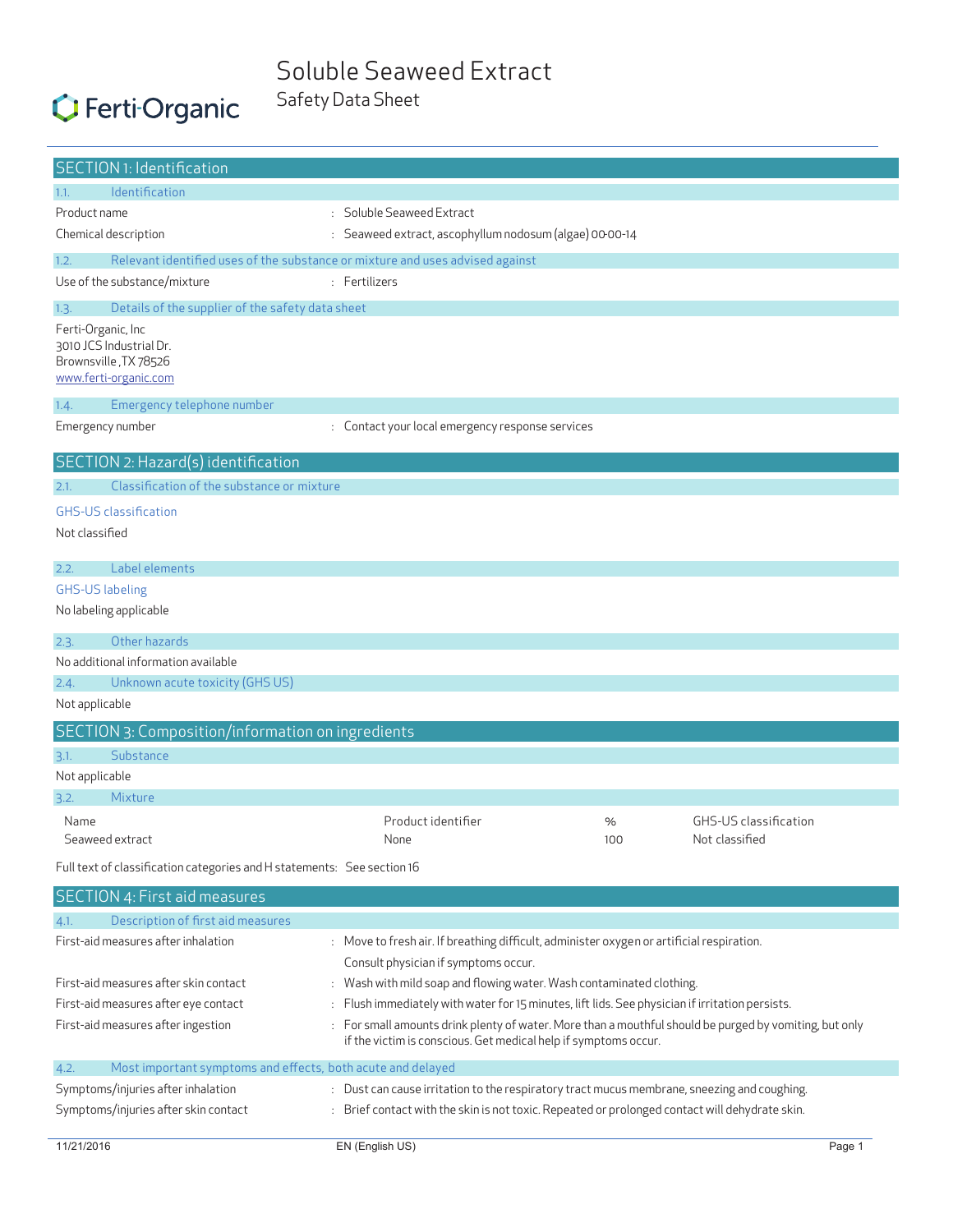# Soluble Seaweed Extract<br>Safety Data Sheet

| Safety Data Sheet                                                                  |                                                                                                                                                                                                                                                                                                                                                   |
|------------------------------------------------------------------------------------|---------------------------------------------------------------------------------------------------------------------------------------------------------------------------------------------------------------------------------------------------------------------------------------------------------------------------------------------------|
| Symptoms/injuries after eye contact                                                | : Will irritate on contact, wash out quickly.                                                                                                                                                                                                                                                                                                     |
| Symptoms/injuries after ingestion                                                  | : No known significant side effects.                                                                                                                                                                                                                                                                                                              |
| 4.3.<br>Indication of any immediate medical attention and special treatment needed |                                                                                                                                                                                                                                                                                                                                                   |
| No additional information available.                                               |                                                                                                                                                                                                                                                                                                                                                   |
| <b>SECTION 5: Firefighting measures</b>                                            |                                                                                                                                                                                                                                                                                                                                                   |
| Extinguishing media<br>5.1.                                                        |                                                                                                                                                                                                                                                                                                                                                   |
| Suitable extinguishing media                                                       | : Water, $CO2$ .                                                                                                                                                                                                                                                                                                                                  |
| Unsuitable extinguishing media                                                     | : None.                                                                                                                                                                                                                                                                                                                                           |
| Special hazards arising from the substance or mixture<br>5.2.                      |                                                                                                                                                                                                                                                                                                                                                   |
| Fire hazard                                                                        | : Non-combustible.                                                                                                                                                                                                                                                                                                                                |
| Explosion hazard                                                                   | : None known.                                                                                                                                                                                                                                                                                                                                     |
| Advice for firefighters<br>5.3.                                                    |                                                                                                                                                                                                                                                                                                                                                   |
| Protection during firefighting                                                     | : Firefighters should wear full protective gear.                                                                                                                                                                                                                                                                                                  |
| <b>SECTION 6: Accidental release measures</b>                                      |                                                                                                                                                                                                                                                                                                                                                   |
| 6.1.<br>Personal precautions, protective equipment and emergency procedures        |                                                                                                                                                                                                                                                                                                                                                   |
| For non-emergency personnel<br>6.1.1.                                              |                                                                                                                                                                                                                                                                                                                                                   |
| No additional information available.                                               |                                                                                                                                                                                                                                                                                                                                                   |
| 6.1.2.<br>For emergency responders                                                 |                                                                                                                                                                                                                                                                                                                                                   |
| No additional information available.                                               |                                                                                                                                                                                                                                                                                                                                                   |
| 6.2.<br>Environmental precautions                                                  |                                                                                                                                                                                                                                                                                                                                                   |
| Prevent entry to sewers and public waters.                                         |                                                                                                                                                                                                                                                                                                                                                   |
|                                                                                    |                                                                                                                                                                                                                                                                                                                                                   |
| 6.3.<br>Methods and material for containment and cleaning up                       |                                                                                                                                                                                                                                                                                                                                                   |
| For containment                                                                    | : Stop the flow of material, if this is without risk.                                                                                                                                                                                                                                                                                             |
| Methods for cleaning up                                                            | Avoid creating dust when cleaning up. Scoop, shovel or sweep to labeled containers for<br>recycling/salvage if not contaminated by other material. Wastes resulting from the use of this product<br>may be disposed of on site or at an approved waste disposal facility. Dispose of product in accordance<br>with local and national regulation. |
| Reference to other sections<br>6.4.                                                |                                                                                                                                                                                                                                                                                                                                                   |
| No additional information available.                                               |                                                                                                                                                                                                                                                                                                                                                   |
| <b>SECTION 7: Handling and storage</b>                                             |                                                                                                                                                                                                                                                                                                                                                   |
| Precautions for safe handling<br>7.1.                                              |                                                                                                                                                                                                                                                                                                                                                   |
| Precautions for safe handling                                                      | : Wash thoroughly after handling.                                                                                                                                                                                                                                                                                                                 |
| Conditions for safe storage, including any incompatibilities<br>7.2.               |                                                                                                                                                                                                                                                                                                                                                   |
| Storage conditions                                                                 | : Keep container tightly closed. Keep in a cool, dry, well-ventilated area.                                                                                                                                                                                                                                                                       |
|                                                                                    |                                                                                                                                                                                                                                                                                                                                                   |
| SECTION 8: Exposure controls/personal protection<br>8.1.                           |                                                                                                                                                                                                                                                                                                                                                   |
| Control parameters<br>No additional information available.                         |                                                                                                                                                                                                                                                                                                                                                   |
| 8.2.<br>Exposure controls                                                          |                                                                                                                                                                                                                                                                                                                                                   |

| Appropriate engineering controls | : Exhaust fan recommended in controlling any dusting.                                                                |
|----------------------------------|----------------------------------------------------------------------------------------------------------------------|
| Hand protection                  | Wear appropriate protective gloves to prevent skin exposure.                                                         |
| Eye protection                   | : Splash goggles recommended where dusting is expected.                                                              |
| Skin and body protection         | Wear suitable working clothes.                                                                                       |
| Respiratory protection           | : If airborne concentrations are above the applicable exposure limits, use NIOSH approved respiratory<br>protection. |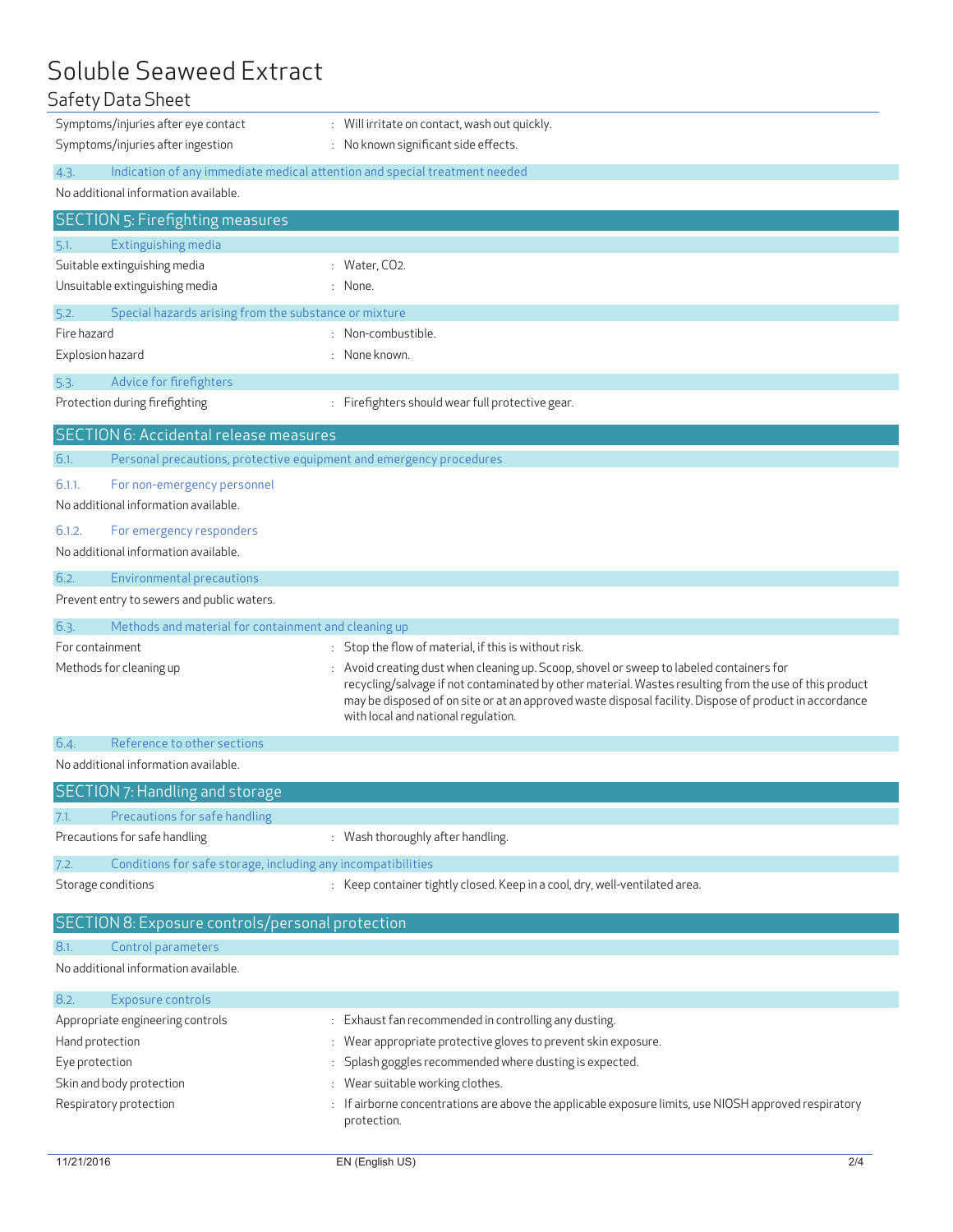## Soluble Seaweed Extract

#### Safety Data Sheet

| <b>SECTION 9: Physical and chemical properties</b>               |  |  |  |  |
|------------------------------------------------------------------|--|--|--|--|
| 9.1.<br>Information on basic physical and chemical properties    |  |  |  |  |
| : Solid                                                          |  |  |  |  |
| : Powder or flakes                                               |  |  |  |  |
| <b>Black</b>                                                     |  |  |  |  |
| Slight seaweed                                                   |  |  |  |  |
| : No data available                                              |  |  |  |  |
| $: 9.5 - 10.5$                                                   |  |  |  |  |
| : Not applicable                                                 |  |  |  |  |
| No data available                                                |  |  |  |  |
| No data available                                                |  |  |  |  |
| No data available                                                |  |  |  |  |
| No data available                                                |  |  |  |  |
| No data available                                                |  |  |  |  |
| No data available                                                |  |  |  |  |
| No data available                                                |  |  |  |  |
| No data available                                                |  |  |  |  |
| 500g/l<br>÷.                                                     |  |  |  |  |
| Highly soluble in water                                          |  |  |  |  |
| No data available                                                |  |  |  |  |
| : No data available                                              |  |  |  |  |
| No data available                                                |  |  |  |  |
| No data available                                                |  |  |  |  |
| No data available                                                |  |  |  |  |
| No data available                                                |  |  |  |  |
| No data available                                                |  |  |  |  |
| No data available                                                |  |  |  |  |
| : No data available                                              |  |  |  |  |
|                                                                  |  |  |  |  |
|                                                                  |  |  |  |  |
|                                                                  |  |  |  |  |
|                                                                  |  |  |  |  |
|                                                                  |  |  |  |  |
|                                                                  |  |  |  |  |
| The product is stable at normal handling and storage conditions. |  |  |  |  |
|                                                                  |  |  |  |  |
|                                                                  |  |  |  |  |
|                                                                  |  |  |  |  |

1 0 4 . . Conditions to avoid

None .

#### 1 0 5 . . Incompatible materials

Reactive w/ oxidizing agents .

1 0 6 . . Hazardous decomposition products

None .